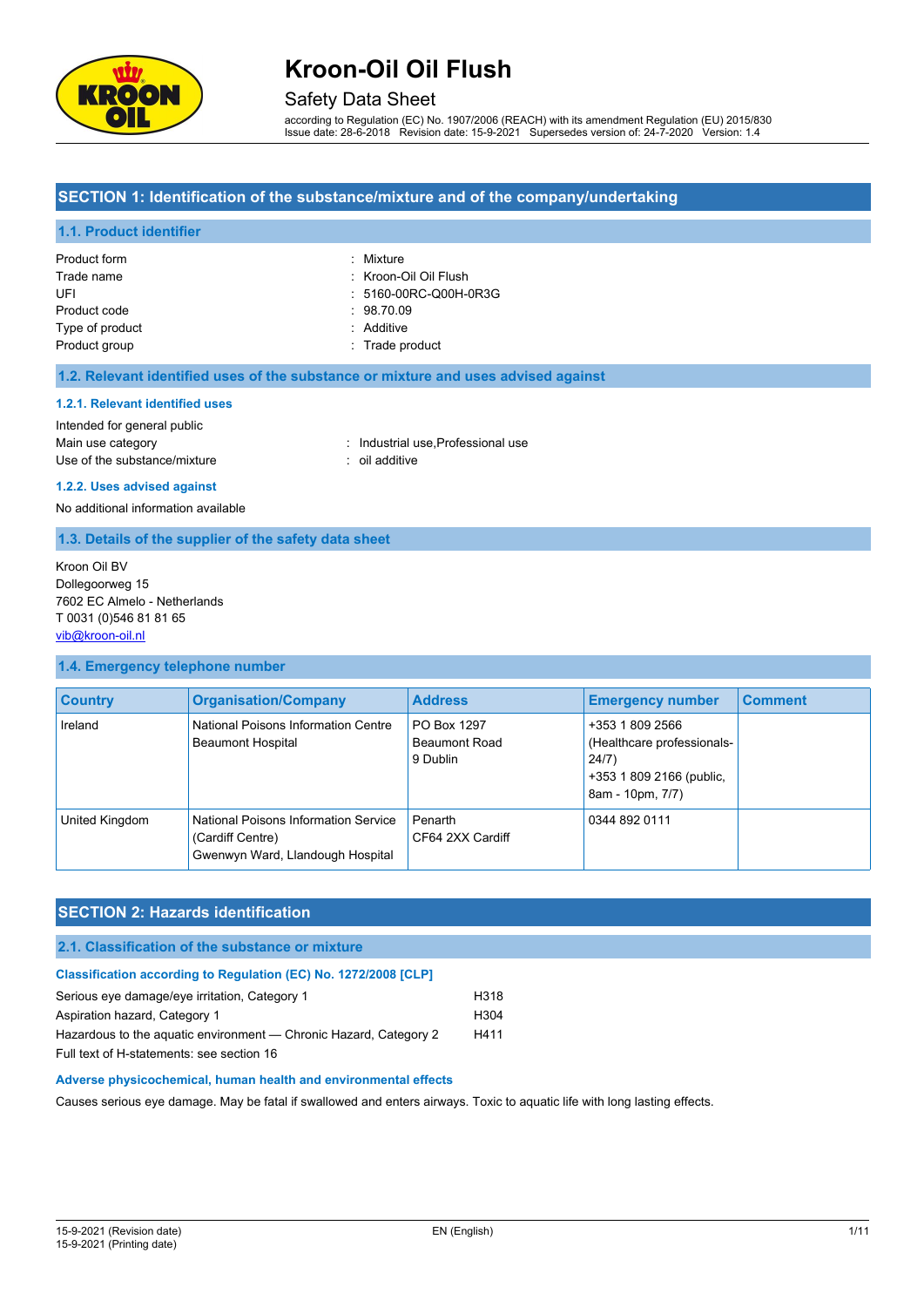## Safety Data Sheet

according to Regulation (EC) No. 1907/2006 (REACH) with its amendment Regulation (EU) 2015/830

#### **2.2. Label elements**

#### **Labelling according to Regulation (EC) No. 1272/2008 [CLP]**

| Hazard pictograms (CLP)        |                                                                                                                                                                                                                                                                                                                                                                                                                                                                                                                                                                                                                                                               |  |  |
|--------------------------------|---------------------------------------------------------------------------------------------------------------------------------------------------------------------------------------------------------------------------------------------------------------------------------------------------------------------------------------------------------------------------------------------------------------------------------------------------------------------------------------------------------------------------------------------------------------------------------------------------------------------------------------------------------------|--|--|
|                                | GHS08<br>GHS05<br>GHS09                                                                                                                                                                                                                                                                                                                                                                                                                                                                                                                                                                                                                                       |  |  |
| Signal word (CLP)              | Danger                                                                                                                                                                                                                                                                                                                                                                                                                                                                                                                                                                                                                                                        |  |  |
| Contains                       | : Hydrocarbons, aromatic, C10-C13, <1% naphthalene; Phosphorodithioic acid, mixed O,O-<br>bis(2-ethylhexyl and iso-Bu) esters, zinc salts                                                                                                                                                                                                                                                                                                                                                                                                                                                                                                                     |  |  |
| Hazard statements (CLP)        | H304 - May be fatal if swallowed and enters airways.<br>H318 - Causes serious eye damage.<br>H411 - Toxic to aquatic life with long lasting effects.                                                                                                                                                                                                                                                                                                                                                                                                                                                                                                          |  |  |
| Precautionary statements (CLP) | : P101 - If medical advice is needed, have product container or label at hand.<br>P102 - Keep out of reach of children.<br>P280 - Wear protective gloves, eye protection.<br>P301+P310+P331 - IF SWALLOWED: Immediately call a doctor. Do NOT induce vomiting.<br>P305+P351+P338+P310 - IF IN EYES: Rinse cautiously with water for several minutes.<br>Remove contact lenses, if present and easy to do. Continue rinsing. Immediately call a<br>doctor.<br>P405 - Store locked up.<br>P501 - Dispose of contents/container to hazardous or special waste collection point, in<br>accordance with local, regional, national and/or international regulation. |  |  |
| <b>EUH-statements</b>          | EUH066 - Repeated exposure may cause skin dryness or cracking.                                                                                                                                                                                                                                                                                                                                                                                                                                                                                                                                                                                                |  |  |

**2.3. Other hazards**

No additional information available

### **SECTION 3: Composition/information on ingredients**

### **3.1. Substances**

#### Not applicable

#### **3.2. Mixtures**

| <b>Name</b>                                                                          | <b>Product identifier</b>                                                 | $\frac{9}{6}$ | <b>Classification according to</b><br><b>Regulation (EC) No.</b><br>1272/2008 [CLP] |
|--------------------------------------------------------------------------------------|---------------------------------------------------------------------------|---------------|-------------------------------------------------------------------------------------|
| Hydrocarbons, aromatic, C10-C13, <1% naphthalene                                     | (EC-No.) 922-153-0<br>(REACH-no) 01-2119451097-39                         | $\geq 50$     | Asp. Tox. 1, H304<br>Aquatic Chronic 2, H411 (M=0)                                  |
| Phosphorodithioic acid, mixed O,O-bis(2-ethylhexyl<br>and iso-Bu) esters, zinc salts | (CAS-No.) 68442-22-8<br>(EC-No.) 270-478-5<br>(REACH-no) 01-2119948548-22 | $5 - 10$      | Skin Irrit. 2, H315<br>Eye Dam. 1, H318<br>Aquatic Chronic 2, H411                  |

Full text of H- and EUH-statements: see section 16

## **SECTION 4: First aid measures**

#### **4.1. Description of first aid measures**

| First-aid measures general            | Call a physician immediately.                                                                 |
|---------------------------------------|-----------------------------------------------------------------------------------------------|
| First-aid measures after inhalation   | : Remove person to fresh air and keep comfortable for breathing.                              |
| First-aid measures after skin contact | : Wash skin with plenty of water.                                                             |
| First-aid measures after eye contact  | : Rinse cautiously with water for several minutes. Remove contact lenses, if present and easy |
|                                       | to do. Continue rinsing. Call a physician immediately.                                        |
| First-aid measures after ingestion    | : Do not induce vomiting. Call a physician immediately.                                       |
|                                       |                                                                                               |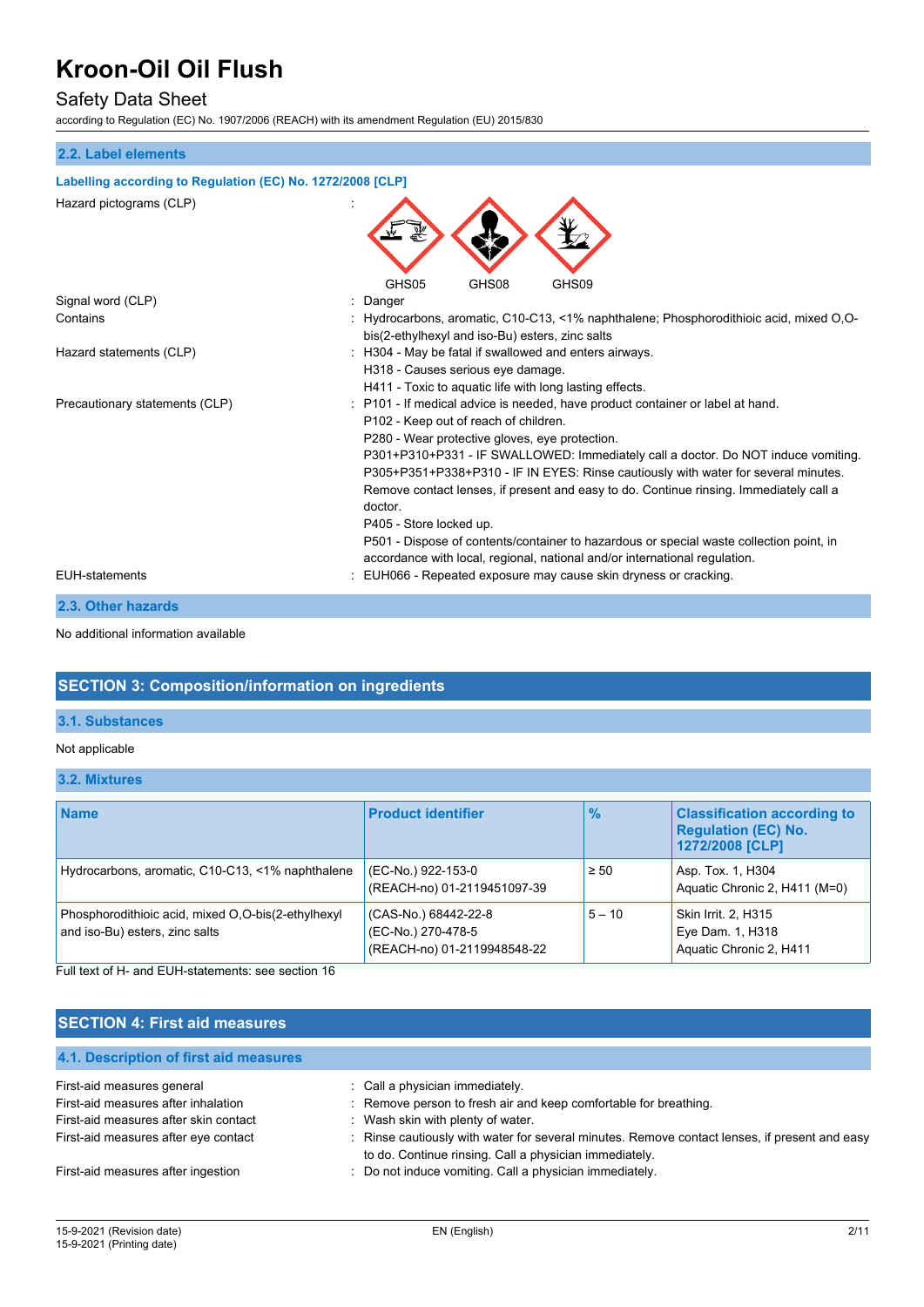## Safety Data Sheet

according to Regulation (EC) No. 1907/2006 (REACH) with its amendment Regulation (EU) 2015/830

### **4.2. Most important symptoms and effects, both acute and delayed**

| Symptoms/effects                    | Not expected to present a significant hazard under anticipated conditions of normal use.                       |
|-------------------------------------|----------------------------------------------------------------------------------------------------------------|
| Symptoms/effects after skin contact | Repeated exposure may cause skin dryness or cracking.                                                          |
| Symptoms/effects after eye contact  | : Serious damage to eyes.                                                                                      |
| Symptoms/effects after ingestion    | May result in aspiration into the lungs, causing chemical pneumonia. Risk of lung oedema.                      |
|                                     |                                                                                                                |
|                                     | . A 10 The abbreviation of a contribution of a factor and a band and a contribution of the and contribution of |

#### **4.3. Indication of any immediate medical attention and special treatment needed**

Treat symptomatically.

## **SECTION 5: Firefighting measures**

| 5.1. Extinguishing media                                        |                                                                                                                                             |
|-----------------------------------------------------------------|---------------------------------------------------------------------------------------------------------------------------------------------|
| Suitable extinguishing media<br>Unsuitable extinguishing media  | : Water spray. Dry powder. Foam. Carbon dioxide.<br>: Do not use a heavy water stream.                                                      |
| 5.2. Special hazards arising from the substance or mixture      |                                                                                                                                             |
| Fire hazard<br>Hazardous decomposition products in case of fire | : Combustible liquid.<br>: Incomplete combustion releases dangerous carbon monoxide, carbon dioxide and other<br>toxic gases.               |
| 5.3. Advice for firefighters                                    |                                                                                                                                             |
| Protection during firefighting                                  | : Do not attempt to take action without suitable protective equipment. Self-contained<br>breathing apparatus. Complete protective clothing. |

| <b>SECTION 6: Accidental release measures</b>                     |                                                                                                                                                              |  |  |  |  |
|-------------------------------------------------------------------|--------------------------------------------------------------------------------------------------------------------------------------------------------------|--|--|--|--|
|                                                                   | 6.1. Personal precautions, protective equipment and emergency procedures                                                                                     |  |  |  |  |
| 6.1.1. For non-emergency personnel<br><b>Emergency procedures</b> | : Ventilate spillage area. Avoid contact with skin and eyes.                                                                                                 |  |  |  |  |
| 6.1.2. For emergency responders                                   |                                                                                                                                                              |  |  |  |  |
| Protective equipment                                              | Do not attempt to take action without suitable protective equipment. For further information<br>refer to section 8: "Exposure controls/personal protection". |  |  |  |  |
| <b>6.2. Environmental precautions</b>                             |                                                                                                                                                              |  |  |  |  |
| Avoid release to the environment.                                 |                                                                                                                                                              |  |  |  |  |
| 6.3. Methods and material for containment and cleaning up         |                                                                                                                                                              |  |  |  |  |
| For containment<br>Methods for cleaning up<br>Other information   | Collect spillage.<br>: Take up liquid spill into absorbent material.<br>Dispose of materials or solid residues at an authorized site.                        |  |  |  |  |
| 6.4. Reference to other sections                                  |                                                                                                                                                              |  |  |  |  |

For further information refer to section 13.

| <b>SECTION 7: Handling and storage</b> |                                                                                                                         |
|----------------------------------------|-------------------------------------------------------------------------------------------------------------------------|
| 7.1. Precautions for safe handling     |                                                                                                                         |
| Precautions for safe handling          | : Ensure good ventilation of the work station. Avoid contact with skin and eyes. Wear<br>personal protective equipment. |
| Hygiene measures                       | : Do not eat, drink or smoke when using this product. Always wash hands after handling the<br>product.                  |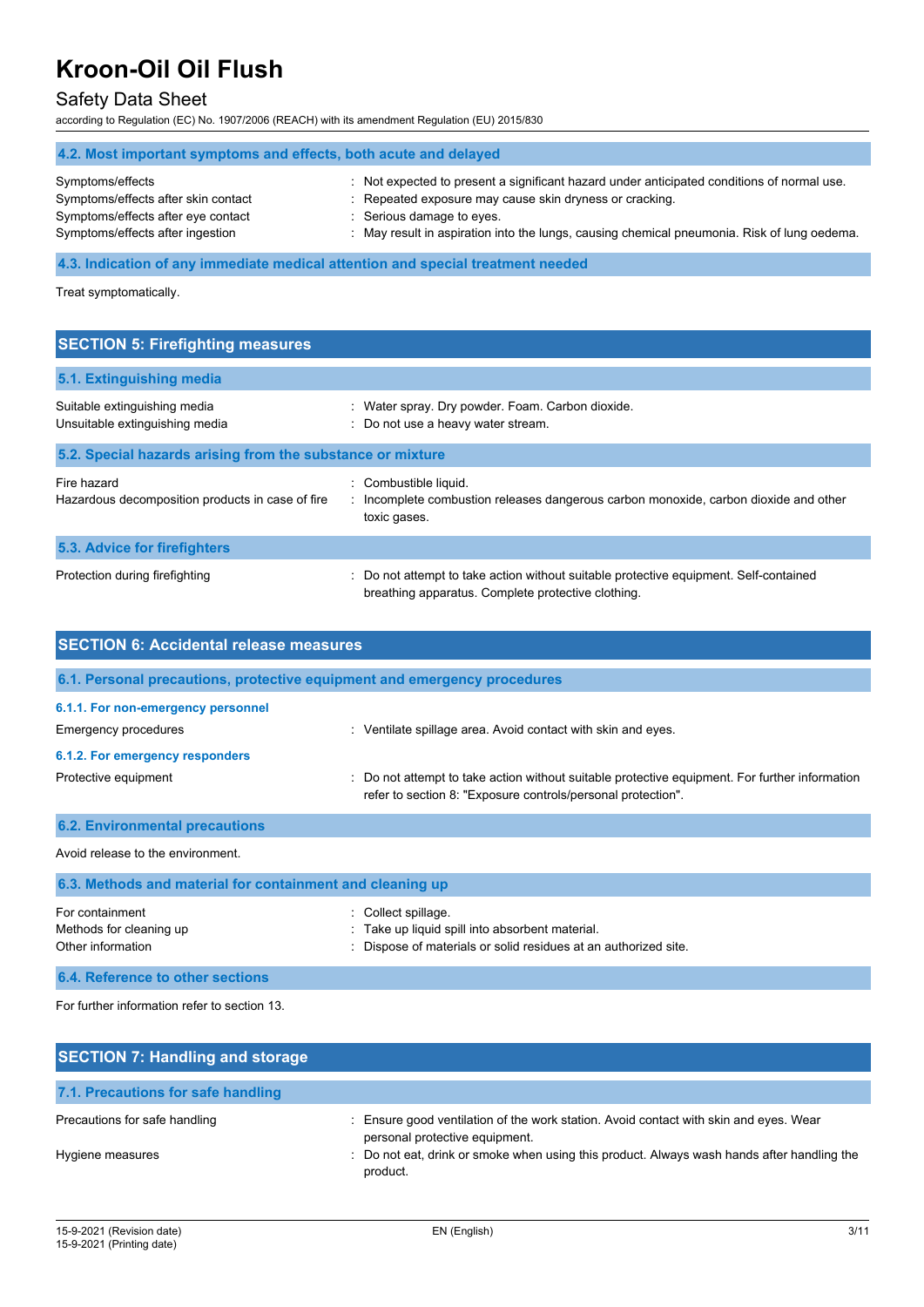### Safety Data Sheet

according to Regulation (EC) No. 1907/2006 (REACH) with its amendment Regulation (EU) 2015/830

# **7.2. Conditions for safe storage, including any incompatibilities**

Storage temperature  $: < 40 °C$ 

Storage conditions : Store locked up. Store in a well-ventilated place. Keep cool.

**7.3. Specific end use(s)**

No additional information available

### **SECTION 8: Exposure controls/personal protection**

#### **8.1. Control parameters**

#### **8.1.1 National occupational exposure and biological limit values**

| <b>Kroon-Oil Oil Flush</b>                                                                                                                                 |                                           |
|------------------------------------------------------------------------------------------------------------------------------------------------------------|-------------------------------------------|
| <b>EU - Indicative Occupational Exposure Limit (IOEL)</b>                                                                                                  |                                           |
| Exposure limits/standards for materials that can be<br>formed when handling this product. When<br>mists/aerosols can occur the following is<br>recommended | 5 mg/m3 - ACGIH TLV (inhalable fraction). |

#### **8.1.2. Recommended monitoring procedures**

No additional information available

#### **8.1.3. Air contaminants formed**

No additional information available

#### **8.1.4. DNEL and PNEC**

No additional information available

#### **8.1.5. Control banding**

No additional information available

#### **8.2. Exposure controls**

#### **8.2.1. Appropriate engineering controls**

#### **Appropriate engineering controls:**

Ensure good ventilation of the work station.

#### **8.2.2. Personal protection equipment**

#### **Personal protective equipment symbol(s):**



#### **8.2.2.1. Eye and face protection**

| <b>Eye protection:</b> |                             |                        |                 |  |
|------------------------|-----------------------------|------------------------|-----------------|--|
| Safety glasses         |                             |                        |                 |  |
| Type                   | <b>Field of application</b> | <b>Characteristics</b> | <b>Standard</b> |  |
| Safety glasses         | Droplet                     | clear                  | <b>EN 166</b>   |  |

#### **8.2.2.2. Skin protection**

| Skin and body protection:         |  |
|-----------------------------------|--|
| Wear suitable protective clothing |  |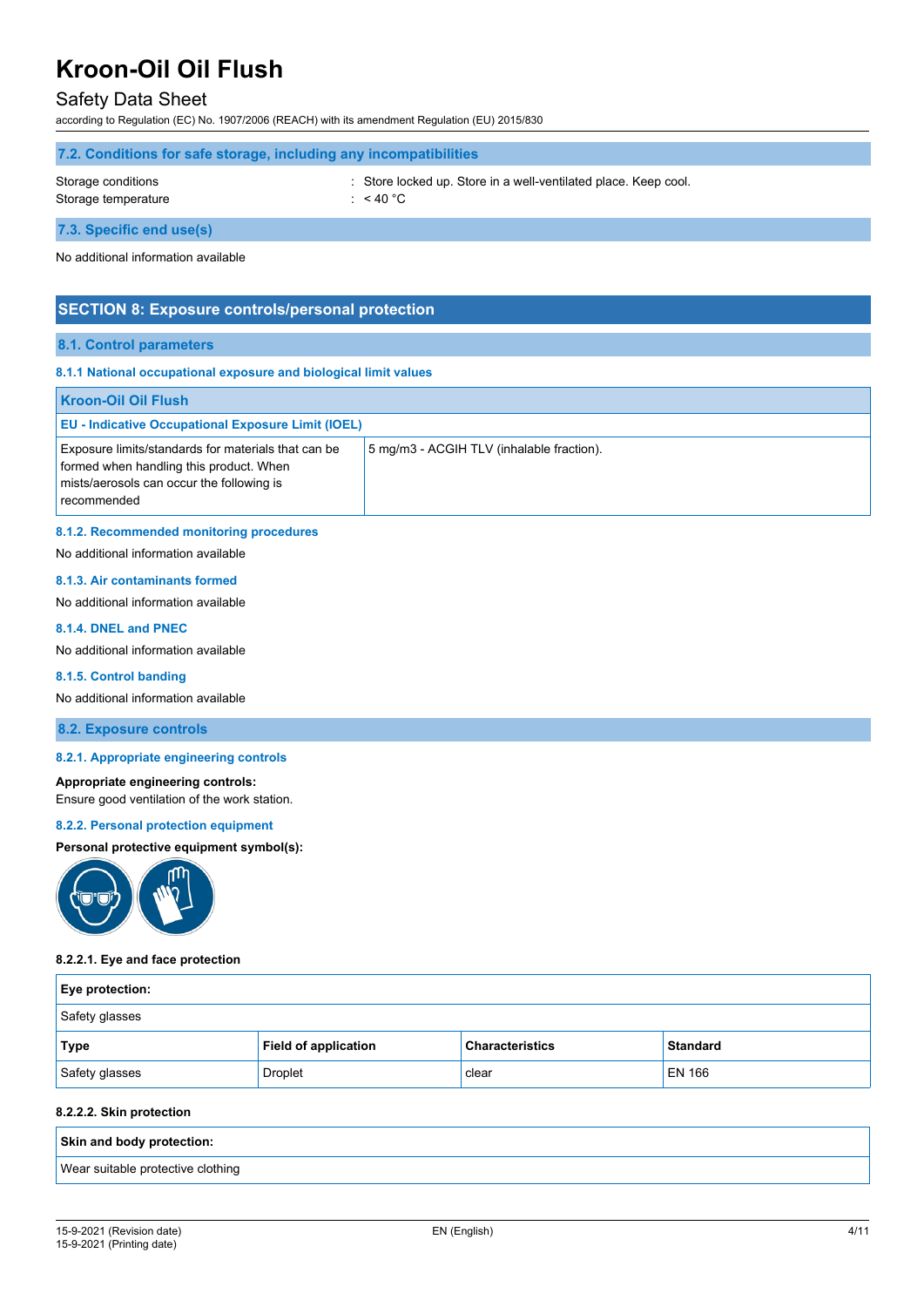## Safety Data Sheet

according to Regulation (EC) No. 1907/2006 (REACH) with its amendment Regulation (EU) 2015/830

| <b>Hand protection:</b>               |                       |                        |                |                    |                    |
|---------------------------------------|-----------------------|------------------------|----------------|--------------------|--------------------|
| Protective gloves                     |                       |                        |                |                    |                    |
| Type                                  | <b>Material</b>       | Permeation             | Thickness (mm) | <b>Penetration</b> | <b>Standard</b>    |
| Reusable gloves,<br>Disposable gloves | Nitrile rubber (NBR)  | $6$ ( $>$ 480 minutes) | ≥0.35          |                    | <b>EN ISO 374</b>  |
| Disposable gloves                     | Viton <sup>®</sup> II | $6$ ( $>$ 480 minutes) | 0.71           |                    | EN ISO 374, EN 420 |

#### **8.2.2.3. Respiratory protection**

| <b>Respiratory protection:</b>                                           |  |
|--------------------------------------------------------------------------|--|
| In case of insufficient ventilation, wear suitable respiratory equipment |  |

#### **8.2.2.4. Thermal hazards**

No additional information available

#### **8.2.3. Environmental exposure controls**

#### **Environmental exposure controls:**

Avoid release to the environment.

| 9.1. Information on basic physical and chemical properties |                                 |  |
|------------------------------------------------------------|---------------------------------|--|
| Physical state                                             | ÷<br>Liquid                     |  |
| Colour                                                     | Yellow                          |  |
| Odour                                                      | characteristic.                 |  |
| Odour threshold                                            | No data available               |  |
| pH                                                         | No data available               |  |
| Relative evaporation rate (butylacetate=1)                 | No data available               |  |
| Melting point                                              | Not applicable                  |  |
| Freezing point                                             | No data available               |  |
| Boiling point                                              | No data available               |  |
| Flash point                                                | No data available               |  |
| Auto-ignition temperature                                  | No data available               |  |
| Decomposition temperature                                  | No data available               |  |
| Flammability (solid, gas)                                  | Not applicable                  |  |
| Vapour pressure                                            | No data available               |  |
| Relative vapour density at 20 °C                           | No data available               |  |
| Relative density                                           | No data available               |  |
| Density                                                    | $0.91 - 1.01$ g/cm <sup>3</sup> |  |
| Solubility                                                 | No data available               |  |
| Partition coefficient n-octanol/water (Log Pow)            | No data available               |  |
| Viscosity, kinematic                                       | $< 20.5$ mm <sup>2</sup> /s     |  |
| Viscosity, dynamic                                         | No data available               |  |
| <b>Explosive properties</b>                                | No data available               |  |
| Oxidising properties                                       | No data available               |  |
| <b>Explosive limits</b>                                    | No data available               |  |

No additional information available

### **SECTION 10: Stability and reactivity**

#### **10.1. Reactivity**

The product is non-reactive under normal conditions of use, storage and transport.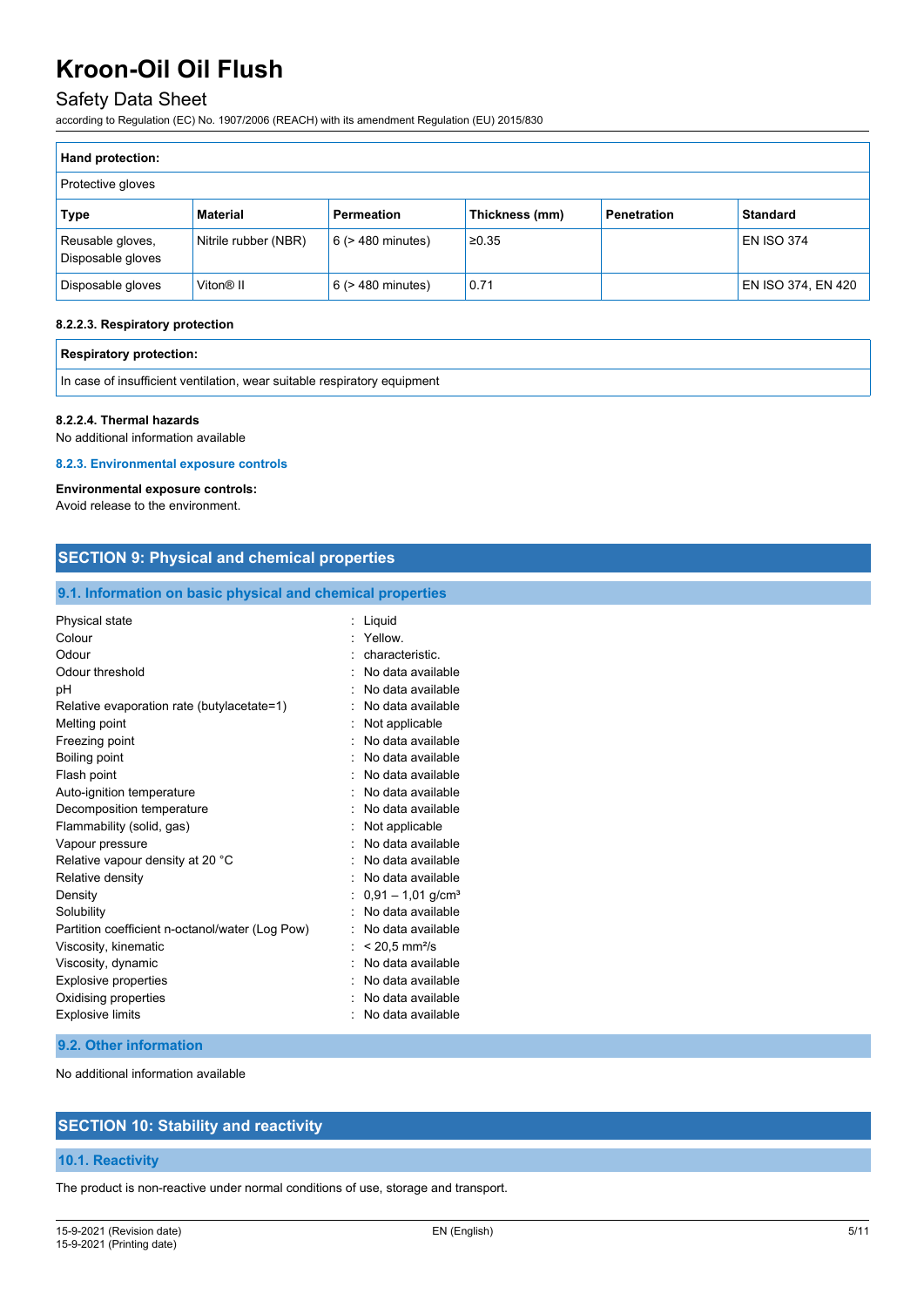## Safety Data Sheet

according to Regulation (EC) No. 1907/2006 (REACH) with its amendment Regulation (EU) 2015/830

**10.2. Chemical stability**

Stable under normal conditions.

**10.3. Possibility of hazardous reactions**

Reacts violently with (strong) oxidizers.

**10.4. Conditions to avoid**

None under recommended storage and handling conditions (see section 7).

LC50 Inhalation - Rat (Dust/Mist)  $\vert$  > 6,3 mg/l/4h

**10.5. Incompatible materials**

No additional information available

**10.6. Hazardous decomposition products**

Under normal conditions of storage and use, hazardous decomposition products should not be produced.

| <b>SECTION 11: Toxicological information</b>                                    |                                                          |  |  |  |
|---------------------------------------------------------------------------------|----------------------------------------------------------|--|--|--|
| 11.1 Information on toxicological effects                                       |                                                          |  |  |  |
| Acute toxicity (oral)<br>Acute toxicity (dermal)<br>Acute toxicity (inhalation) | : Not classified<br>: Not classified<br>: Not classified |  |  |  |
| Hydrocarbons, aromatic, C10-C13, <1% naphthalene                                |                                                          |  |  |  |
| LD50 oral rat                                                                   | > 2000 mg/kg bodyweight                                  |  |  |  |
| LD50 dermal rabbit                                                              | > 2000 mg/kg bodyweight                                  |  |  |  |

| Phosphorodithioic acid, mixed O,O-bis(2-ethylhexyl and iso-Bu) esters, zinc salts (68442-22-8) |                              |  |  |
|------------------------------------------------------------------------------------------------|------------------------------|--|--|
| LD50 oral rat                                                                                  | 500 mg/kg                    |  |  |
| LD50 dermal rabbit                                                                             | > 5000 mg/kg                 |  |  |
| Skin corrosion/irritation                                                                      | : Not classified             |  |  |
| Serious eye damage/irritation                                                                  | : Causes serious eye damage. |  |  |
| Respiratory or skin sensitisation                                                              | : Not classified             |  |  |
| Germ cell mutagenicity                                                                         | : Not classified             |  |  |
| Carcinogenicity                                                                                | : Not classified             |  |  |
| Reproductive toxicity                                                                          | Not classified<br>٠.         |  |  |
| STOT-single exposure                                                                           | : Not classified             |  |  |
| STOT-repeated exposure                                                                         | Not classified<br>۰.         |  |  |
|                                                                                                |                              |  |  |

| Hydrocarbons, aromatic, C10-C13, <1% naphthalene                     |                                                                                                                                                                     |  |  |  |
|----------------------------------------------------------------------|---------------------------------------------------------------------------------------------------------------------------------------------------------------------|--|--|--|
| NOAEL (oral, rat, 90 days)                                           | 300 mg/kg bodyweight Animal: rat, Guideline: OECD Guideline 408 (Repeated Dose 90-<br>Day Oral Toxicity in Rodents), Guideline: EPA OPP 82-1 (90-Day Oral Toxicity) |  |  |  |
| : May be fatal if swallowed and enters airways.<br>Aspiration hazard |                                                                                                                                                                     |  |  |  |
| <b>Kroon-Oil Oil Flush</b>                                           |                                                                                                                                                                     |  |  |  |
| Viscosity, kinematic                                                 | $< 20.5$ mm <sup>2</sup> /s                                                                                                                                         |  |  |  |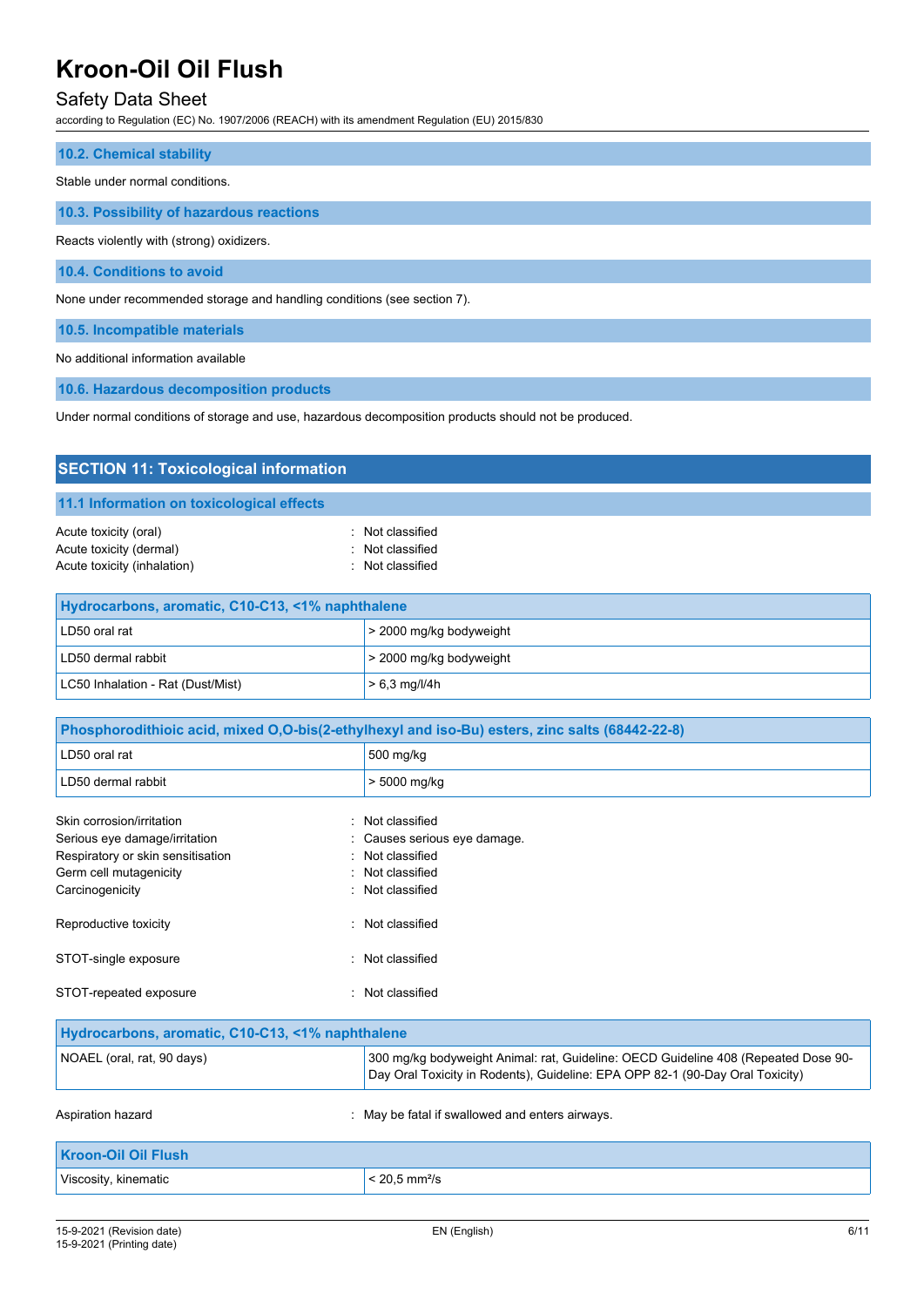## Safety Data Sheet

according to Regulation (EC) No. 1907/2006 (REACH) with its amendment Regulation (EU) 2015/830

| <b>SECTION 12: Ecological information</b>                                                                                                                                              |                                                                                                                          |
|----------------------------------------------------------------------------------------------------------------------------------------------------------------------------------------|--------------------------------------------------------------------------------------------------------------------------|
| 12.1. Toxicity                                                                                                                                                                         |                                                                                                                          |
| Ecology - general<br>÷.<br>Hazardous to the aquatic environment, short-term<br>۰.<br>(acute)<br>Hazardous to the aquatic environment, long-term<br>(chronic)<br>Not rapidly degradable | Toxic to aquatic life with long lasting effects.<br>Not classified<br>: Toxic to aquatic life with long lasting effects. |
| 12.2. Persistence and degradability                                                                                                                                                    |                                                                                                                          |
| No additional information available                                                                                                                                                    |                                                                                                                          |
| 12.3. Bioaccumulative potential                                                                                                                                                        |                                                                                                                          |
| No additional information available                                                                                                                                                    |                                                                                                                          |
| 12.4. Mobility in soil                                                                                                                                                                 |                                                                                                                          |
| No additional information available                                                                                                                                                    |                                                                                                                          |
| 12.5. Results of PBT and vPvB assessment                                                                                                                                               |                                                                                                                          |
| No additional information available                                                                                                                                                    |                                                                                                                          |
| 12.6. Other adverse effects                                                                                                                                                            |                                                                                                                          |
| No additional information available                                                                                                                                                    |                                                                                                                          |

### **SECTION 13: Disposal considerations**

#### **13.1. Waste treatment methods**

Waste treatment methods **interpret on the Content** of Contents/container in accordance with licensed collector's sorting instructions.

### **SECTION 14: Transport information**

| In accordance with ADR / IMDG / IATA / ADN / RID |                            |                            |                            |                            |  |
|--------------------------------------------------|----------------------------|----------------------------|----------------------------|----------------------------|--|
| <b>ADR</b>                                       | <b>IMDG</b>                | <b>IATA</b>                | <b>ADN</b>                 | <b>RID</b>                 |  |
| 14.1. UN number                                  |                            |                            |                            |                            |  |
| <b>UN 3082</b>                                   | <b>UN 3082</b>             | <b>UN 3082</b>             | <b>UN 3082</b>             | <b>UN 3082</b>             |  |
| 14.2. UN proper shipping name                    |                            |                            |                            |                            |  |
| ENVIRONMENTALLY                                  | ENVIRONMENTALLY            | Environmentally hazardous  | ENVIRONMENTALLY            | ENVIRONMENTALLY            |  |
| <b>HAZARDOUS</b>                                 | <b>HAZARDOUS</b>           | substance, liquid, n.o.s.  | <b>HAZARDOUS</b>           | <b>HAZARDOUS</b>           |  |
| SUBSTANCE, LIQUID,                               | SUBSTANCE, LIQUID,         | (Hydrocarbons, aromatic,   | SUBSTANCE, LIQUID,         | SUBSTANCE, LIQUID,         |  |
| N.O.S. (Hydrocarbons,                            | N.O.S. (Hydrocarbons,      | C10-C13, <1% naphthalene   | N.O.S. (Hydrocarbons,      | N.O.S. (Hydrocarbons,      |  |
| aromatic, C10-C13, <1%                           | aromatic, C10-C13, <1%     | ; Phosphorodithioic acid,  | aromatic, C10-C13, <1%     | aromatic, C10-C13, <1%     |  |
| naphthalene;                                     | naphthalene;               | mixed O,O-bis(2-ethylhexyl | naphthalene ;              | naphthalene;               |  |
| Phosphorodithioic acid,                          | Phosphorodithioic acid,    | and iso-Bu) esters, zinc   | Phosphorodithioic acid,    | Phosphorodithioic acid,    |  |
| mixed O,O-bis(2-ethylhexyl                       | mixed O,O-bis(2-ethylhexyl | salts)                     | mixed O,O-bis(2-ethylhexyl | mixed O,O-bis(2-ethylhexyl |  |
| and iso-Bu) esters, zinc                         | and iso-Bu) esters, zinc   |                            | and iso-Bu) esters, zinc   | and iso-Bu) esters, zinc   |  |
| salts)                                           | salts)                     |                            | salts)                     | salts)                     |  |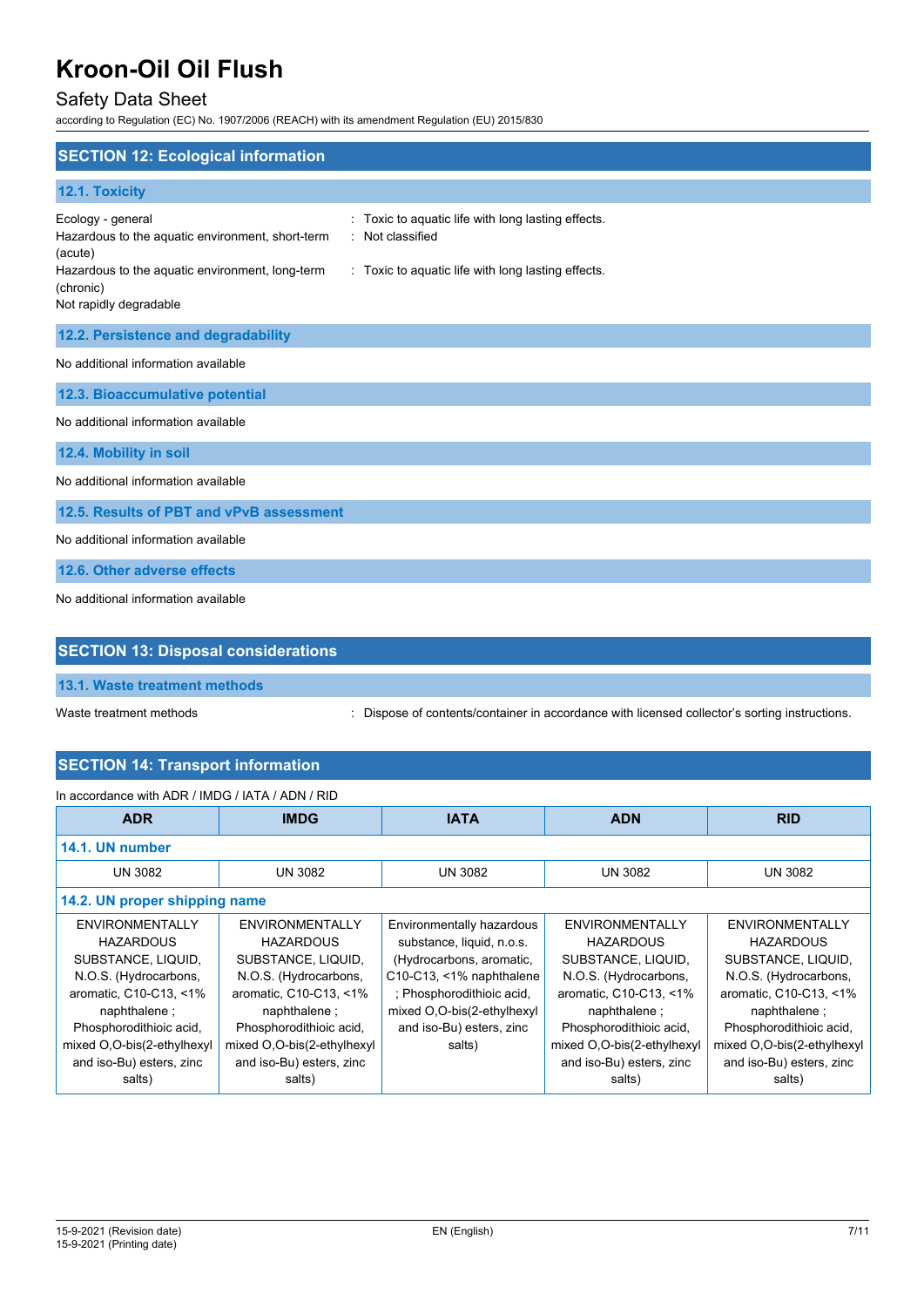## Safety Data Sheet

according to Regulation (EC) No. 1907/2006 (REACH) with its amendment Regulation (EU) 2015/830

| <b>Transport document description</b>                                                                                                                                                                                                                             |                                                                                                                                                                                                                                                                                          |                                                                                                                                                                                                                                    |                                                                                                                                                                                                                                                              |                                                                                                                                                                                                                                                              |
|-------------------------------------------------------------------------------------------------------------------------------------------------------------------------------------------------------------------------------------------------------------------|------------------------------------------------------------------------------------------------------------------------------------------------------------------------------------------------------------------------------------------------------------------------------------------|------------------------------------------------------------------------------------------------------------------------------------------------------------------------------------------------------------------------------------|--------------------------------------------------------------------------------------------------------------------------------------------------------------------------------------------------------------------------------------------------------------|--------------------------------------------------------------------------------------------------------------------------------------------------------------------------------------------------------------------------------------------------------------|
| <b>UN 3082</b><br><b>ENVIRONMENTALLY</b><br><b>HAZARDOUS</b><br>SUBSTANCE, LIQUID,<br>N.O.S. (Hydrocarbons,<br>aromatic, C10-C13, <1%<br>naphthalene;<br>Phosphorodithioic acid,<br>mixed O,O-bis(2-ethylhexyl<br>and iso-Bu) esters, zinc<br>salts), 9, III, (-) | <b>UN 3082</b><br><b>ENVIRONMENTALLY</b><br><b>HAZARDOUS</b><br>SUBSTANCE, LIQUID,<br>N.O.S. (Hydrocarbons,<br>aromatic, C10-C13, <1%<br>naphthalene;<br>Phosphorodithioic acid,<br>mixed O,O-bis(2-ethylhexyl<br>and iso-Bu) esters, zinc<br>salts), 9, III, MARINE<br><b>POLLUTANT</b> | UN 3082 Environmentally<br>hazardous substance,<br>liquid, n.o.s.<br>(Hydrocarbons, aromatic,<br>C10-C13, <1% naphthalene<br>; Phosphorodithioic acid,<br>mixed O,O-bis(2-ethylhexyl<br>and iso-Bu) esters, zinc<br>salts), 9, III | <b>UN 3082</b><br><b>ENVIRONMENTALLY</b><br><b>HAZARDOUS</b><br>SUBSTANCE, LIQUID,<br>N.O.S. (Hydrocarbons,<br>aromatic, C10-C13, <1%<br>naphthalene;<br>Phosphorodithioic acid,<br>mixed O,O-bis(2-ethylhexyl<br>and iso-Bu) esters, zinc<br>salts), 9, III | <b>UN 3082</b><br><b>ENVIRONMENTALLY</b><br><b>HAZARDOUS</b><br>SUBSTANCE, LIQUID,<br>N.O.S. (Hydrocarbons,<br>aromatic, C10-C13, <1%<br>naphthalene;<br>Phosphorodithioic acid,<br>mixed O,O-bis(2-ethylhexyl<br>and iso-Bu) esters, zinc<br>salts), 9, III |
| 14.3. Transport hazard class(es)                                                                                                                                                                                                                                  |                                                                                                                                                                                                                                                                                          |                                                                                                                                                                                                                                    |                                                                                                                                                                                                                                                              |                                                                                                                                                                                                                                                              |
|                                                                                                                                                                                                                                                                   |                                                                                                                                                                                                                                                                                          |                                                                                                                                                                                                                                    |                                                                                                                                                                                                                                                              |                                                                                                                                                                                                                                                              |
| 9                                                                                                                                                                                                                                                                 | 9                                                                                                                                                                                                                                                                                        | 9                                                                                                                                                                                                                                  | 9                                                                                                                                                                                                                                                            | 9                                                                                                                                                                                                                                                            |
|                                                                                                                                                                                                                                                                   |                                                                                                                                                                                                                                                                                          |                                                                                                                                                                                                                                    |                                                                                                                                                                                                                                                              |                                                                                                                                                                                                                                                              |
| 14.4. Packing group                                                                                                                                                                                                                                               |                                                                                                                                                                                                                                                                                          |                                                                                                                                                                                                                                    |                                                                                                                                                                                                                                                              |                                                                                                                                                                                                                                                              |
| III                                                                                                                                                                                                                                                               | III                                                                                                                                                                                                                                                                                      | III                                                                                                                                                                                                                                | III                                                                                                                                                                                                                                                          | III                                                                                                                                                                                                                                                          |
| <b>14.5. Environmental hazards</b>                                                                                                                                                                                                                                |                                                                                                                                                                                                                                                                                          |                                                                                                                                                                                                                                    |                                                                                                                                                                                                                                                              |                                                                                                                                                                                                                                                              |
| Dangerous for the<br>environment: Yes                                                                                                                                                                                                                             | Dangerous for the<br>environment: Yes<br>Marine pollutant: Yes                                                                                                                                                                                                                           | Dangerous for the<br>environment: Yes                                                                                                                                                                                              | Dangerous for the<br>environment: Yes                                                                                                                                                                                                                        | Dangerous for the<br>environment: Yes                                                                                                                                                                                                                        |

### **14.6. Special precautions for user**

#### **Overland transport**

| Classification code (ADR)                            | M6                      |
|------------------------------------------------------|-------------------------|
| Special provisions (ADR)                             | 274, 335, 375, 601      |
| Limited quantities (ADR)                             | : 51                    |
| Excepted quantities (ADR)                            | : E1                    |
| Packing instructions (ADR)                           | P001, IBC03, LP01, R001 |
| Special packing provisions (ADR)                     | PP <sub>1</sub>         |
| Mixed packing provisions (ADR)                       | MP19                    |
| Portable tank and bulk container instructions (ADR)  | $:$ T4                  |
| Portable tank and bulk container special provisions  | $:$ TP1, TP29           |
| (ADR)                                                |                         |
| Tank code (ADR)                                      | LGBV                    |
| Vehicle for tank carriage                            | AT                      |
| Transport category (ADR)                             | 3                       |
| Special provisions for carriage - Packages (ADR)     | V12                     |
| Special provisions for carriage - Loading, unloading | $\therefore$ CV13       |
| and handling (ADR)                                   |                         |
| Hazard identification number (Kemler No.)            | 90                      |
| Orange plates                                        |                         |
|                                                      | 3082                    |
| Tunnel restriction code (ADR)                        |                         |
| EAC code                                             | $\cdot$ 3Z              |
|                                                      |                         |

Special provisions (IMDG)  $\qquad \qquad$  : 274, 335, 969

**Transport by sea**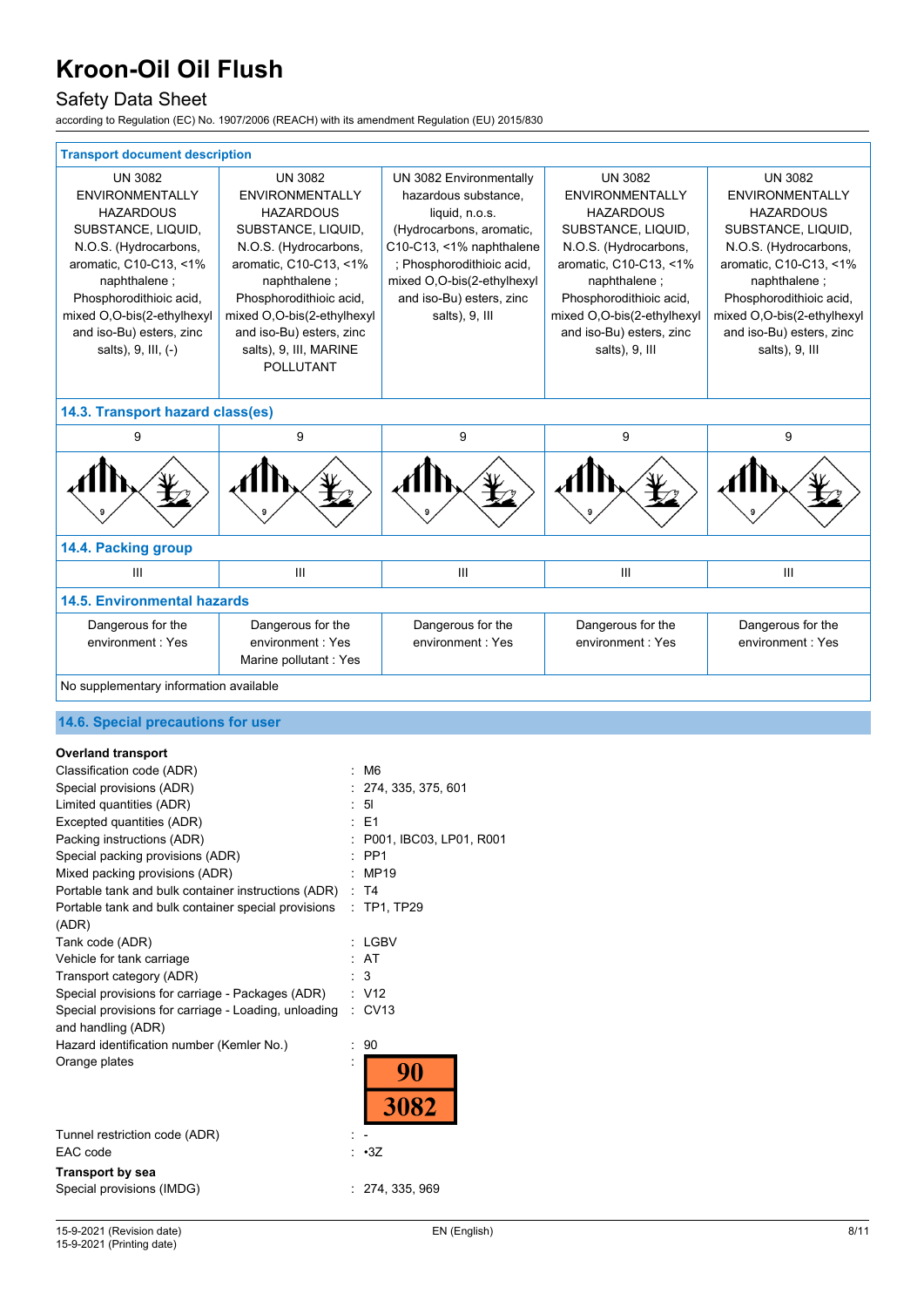### Safety Data Sheet

according to Regulation (EC) No. 1907/2006 (REACH) with its amendment Regulation (EU) 2015/830

| Packing instructions (IMDG)                          | : P001, LP01              |
|------------------------------------------------------|---------------------------|
| Special packing provisions (IMDG)                    | PP <sub>1</sub>           |
| IBC packing instructions (IMDG)                      | $\therefore$ IBC03        |
| Tank instructions (IMDG)                             | : T4                      |
| Tank special provisions (IMDG)                       | $:$ TP2, TP29             |
| EmS-No. (Fire)                                       | : F-A                     |
| EmS-No. (Spillage)                                   | $: S-F$                   |
| Stowage category (IMDG)                              | : A                       |
| Air transport                                        |                           |
| PCA Excepted quantities (IATA)                       | : E1                      |
| PCA Limited quantities (IATA)                        | : Y964                    |
| PCA limited quantity max net quantity (IATA)         | : 30kgG                   |
| PCA packing instructions (IATA)                      | : 964                     |
| PCA max net quantity (IATA)                          | : 450L                    |
| CAO packing instructions (IATA)                      | 964                       |
| CAO max net quantity (IATA)                          | : 450L                    |
| Special provisions (IATA)                            | : A97, A158, A197         |
| ERG code (IATA)                                      | : 9L                      |
| Inland waterway transport                            |                           |
| Classification code (ADN)                            | : M6                      |
| Special provisions (ADN)                             | : 274, 335, 375, 601      |
| Limited quantities (ADN)                             | : 5 L                     |
| Excepted quantities (ADN)                            | $E = 1$                   |
| Carriage permitted (ADN)                             | : T                       |
| Equipment required (ADN)                             | $:$ PP                    |
| Number of blue cones/lights (ADN)                    | $\colon 0$                |
| <b>Rail transport</b>                                |                           |
| Classification code (RID)                            | : M6                      |
| Special provisions (RID)                             | : 274, 335, 375, 601      |
| Excepted quantities (RID)                            | $\therefore$ E1           |
| Packing instructions (RID)                           | : P001, IBC03, LP01, R001 |
| Special packing provisions (RID)                     | $:$ PP1                   |
| Mixed packing provisions (RID)                       | : MP19                    |
| Portable tank and bulk container instructions (RID)  | : T4                      |
| Portable tank and bulk container special provisions  | $:$ TP1, TP29             |
| (RID)                                                |                           |
| Tank codes for RID tanks (RID)                       | : LGBV                    |
| Transport category (RID)                             | : 3                       |
| Special provisions for carriage - Packages (RID)     | : W12                     |
| Special provisions for carriage - Loading, unloading | : CW13, CW31              |
| and handling (RID)                                   |                           |
| Colis express (express parcels) (RID)                | : CE8                     |
| Hazard identification number (RID)                   | : 90                      |
|                                                      |                           |

**14.7. Transport in bulk according to Annex II of Marpol and the IBC Code**

#### Not applicable

### **SECTION 15: Regulatory information**

**15.1. Safety, health and environmental regulations/legislation specific for the substance or mixture**

#### **15.1.1. EU-Regulations**

Contains no REACH substances with Annex XVII restrictions

Contains no substance on the REACH candidate list

Contains no REACH Annex XIV substances

Contains no substance subject to Regulation (EU) No 649/2012 of the European Parliament and of the Council of 4 July 2012 concerning the export and import of hazardous chemicals.

Contains no substance subject to Regulation (EU) No 2019/1021 of the European Parliament and of the Council of 20 June 2019 on persistent organic pollutants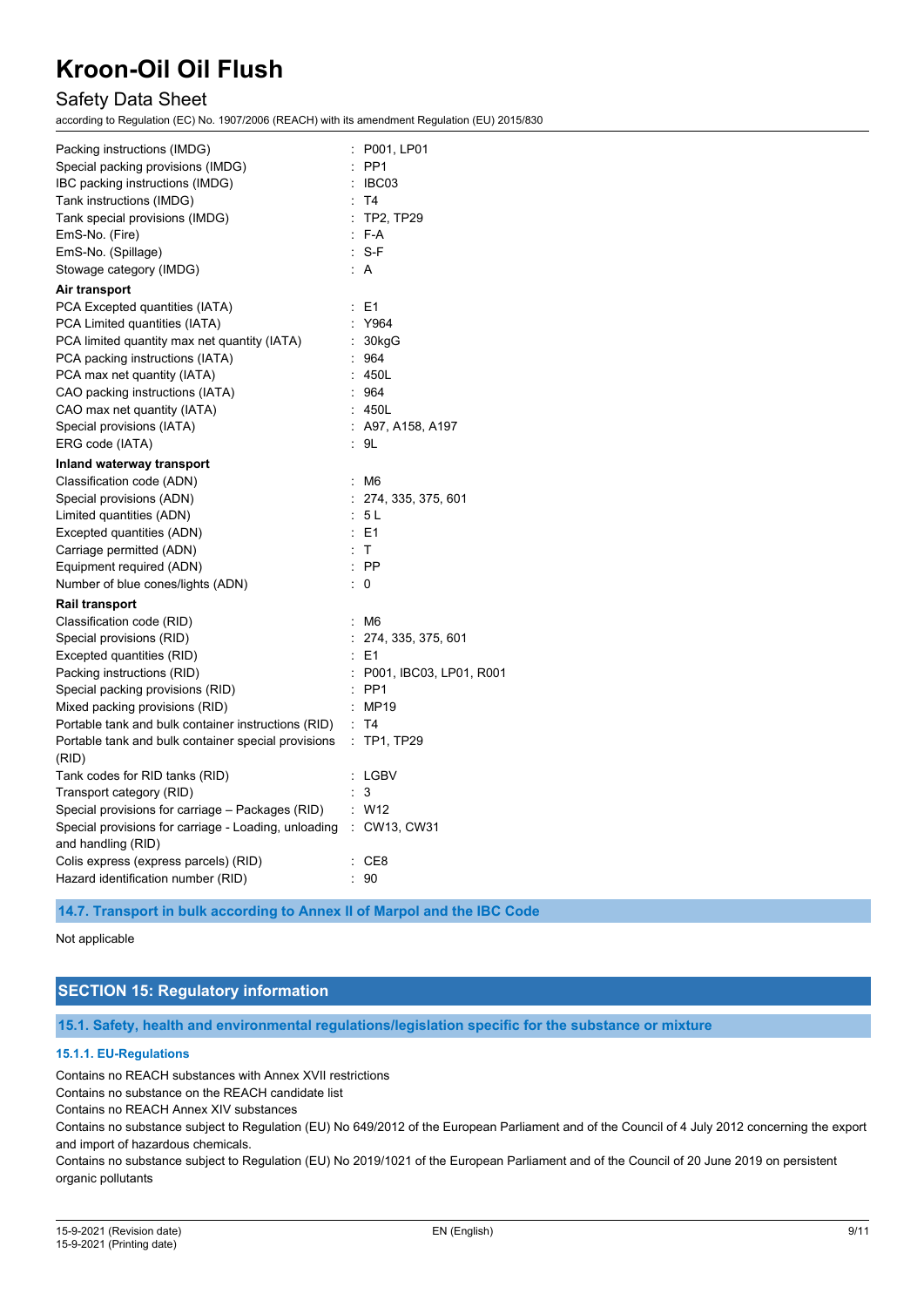## Safety Data Sheet

according to Regulation (EC) No. 1907/2006 (REACH) with its amendment Regulation (EU) 2015/830

| Child-resistant fastening<br>Tactile warning                  | Applicable<br>: Applicable |                                     |                   |  |
|---------------------------------------------------------------|----------------------------|-------------------------------------|-------------------|--|
| Directive 2012/18/EU (SEVESO III)                             |                            |                                     |                   |  |
| Seveso III Part I (Categories of dangerous substances)        |                            | <b>Qualifying quantity (tonnes)</b> |                   |  |
|                                                               |                            | <b>Lower-tier</b>                   | <b>Upper-tier</b> |  |
| E2 Hazardous to the Aquatic Environment in Category Chronic 2 |                            | 200                                 | 500               |  |

#### **15.1.2. National regulations**

No additional information available

**15.2. Chemical safety assessment**

No chemical safety assessment has been carried out

| <b>SECTION 16: Other information</b> |                     |          |                 |  |
|--------------------------------------|---------------------|----------|-----------------|--|
| Indication of changes:               |                     |          |                 |  |
| <b>Section</b>                       | <b>Changed item</b> | Change   | <b>Comments</b> |  |
| 1.2                                  | Main use category   | Modified |                 |  |

| Abbreviations and acronyms: |                                                                                                   |
|-----------------------------|---------------------------------------------------------------------------------------------------|
| <b>ADN</b>                  | European Agreement concerning the International Carriage of Dangerous Goods by Inland Waterways   |
| <b>ADR</b>                  | European Agreement concerning the International Carriage of Dangerous Goods by Road               |
| <b>ATE</b>                  | <b>Acute Toxicity Estimate</b>                                                                    |
| <b>BCF</b>                  | <b>Bioconcentration factor</b>                                                                    |
| <b>CLP</b>                  | Classification Labelling Packaging Regulation; Regulation (EC) No 1272/2008                       |
| <b>DMEL</b>                 | <b>Derived Minimal Effect level</b>                                                               |
| <b>DNEL</b>                 | Derived-No Effect Level                                                                           |
| <b>EC50</b>                 | Median effective concentration                                                                    |
| <b>IARC</b>                 | International Agency for Research on Cancer                                                       |
| <b>IATA</b>                 | International Air Transport Association                                                           |
| <b>IMDG</b>                 | International Maritime Dangerous Goods                                                            |
| <b>LC50</b>                 | Median lethal concentration                                                                       |
| LD50                        | Median lethal dose                                                                                |
| LOAEL                       | Lowest Observed Adverse Effect Level                                                              |
| <b>NOAEC</b>                | No-Observed Adverse Effect Concentration                                                          |
| <b>NOAEL</b>                | No-Observed Adverse Effect Level                                                                  |
| <b>NOEC</b>                 | No-Observed Effect Concentration                                                                  |
| <b>OECD</b>                 | Organisation for Economic Co-operation and Development                                            |
| <b>PBT</b>                  | Persistent Bioaccumulative Toxic                                                                  |
| PNEC                        | <b>Predicted No-Effect Concentration</b>                                                          |
| <b>REACH</b>                | Registration, Evaluation, Authorisation and Restriction of Chemicals Regulation (EC) No 1907/2006 |
| <b>RID</b>                  | Regulations concerning the International Carriage of Dangerous Goods by Rail                      |
| vPvB                        | Very Persistent and Very Bioaccumulative                                                          |